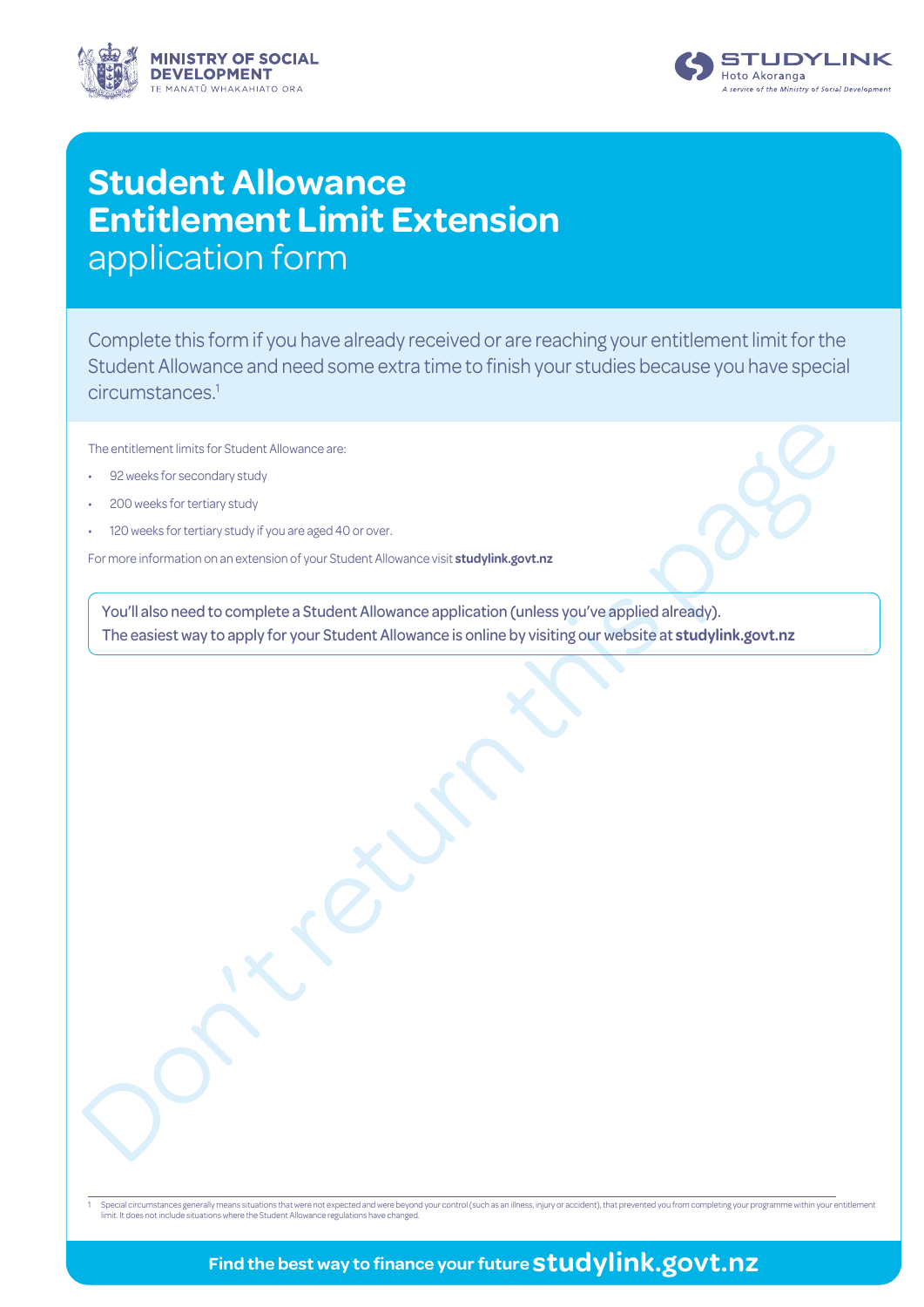# **Before you start – Read this page**

### Here are some important things you need to know before you complete your application.

### **Use blue or black ink only**

When completing your application you must only use blue or black ink. If your application is completed in any other colour we might get you to complete another one.

### **Answer all the questions**

It's important to answer every question in your application. If a question doesn't apply to you, use 'N/A' or 'nil'. Don't leave the space blank, unless indicated on the form, as this could delay the process and you may not get paid on time.

### **You may need to provide documents**

noot the move of wy considering the palacetic strands of control strands that the first consideration of the strands of the constraints that the set of the constraints and the movies of the constraints that the set of the All documents sent to StudyLink must be a verified copy. A verified copy is a copy of the original document which has been signed and dated by someone like a Solicitor/Lawyer, Notary Public, Court Registrar, an approved person at an education provider, school principal, StudyLink or Work and Income staff member or Justice of the Peace (listed in the Yellow Pages) who can confirm that the copy is the same as the original. They must print their name and title on each page and write that it is a true copy and sign it.

The best way to send your documents to us is online using **connect.co.nz**  Please remember to include your name and client number with any documents that you send to us. For more information visit **connect.co.nz**

Remember to sign and date this application. An authorised staff member from your secondary school or education provider will also need to complete and sign the supporting statement on page 3.

### **Where to send this form**

The easiest and fastest way to return your completed form to us is online using **connect.co.nz** Please remember to include your name and client number.

For more ways to contact us, visit our website **studylink.govt.nz**

We're happy to help you complete your application.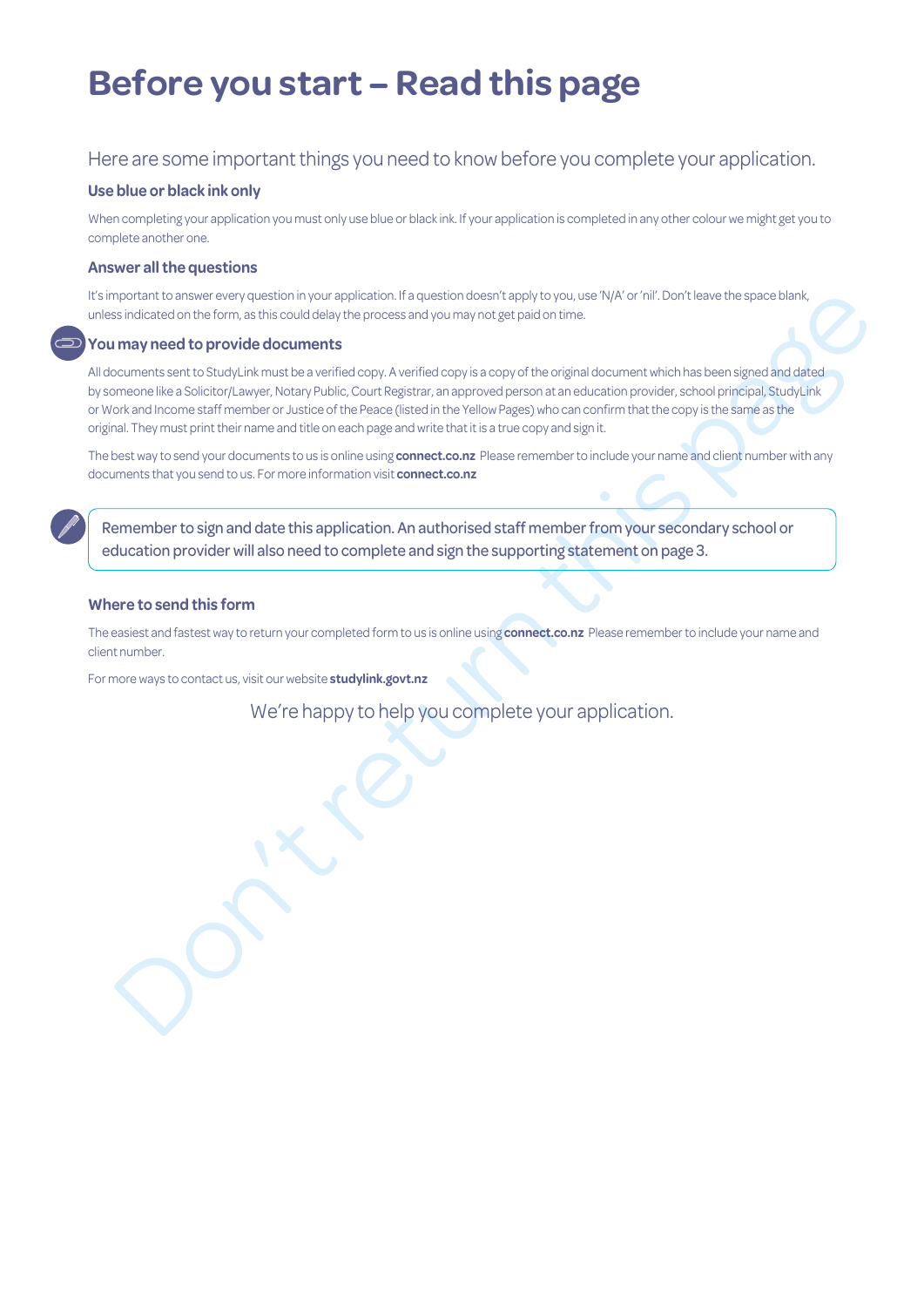#### **1. What is your client number?**

If you have received assistance from StudyLink or Work and Income before, write your client number here if you know it. This number can be found on your Community Services Card if you have one.

| <b>Client number</b>          |                |                        |
|-------------------------------|----------------|------------------------|
| What is your full name?<br>2. |                |                        |
| <b>First name</b>             | Middle name(s) | Surname or family name |
|                               |                |                        |
|                               |                |                        |

#### **3. What is your legal name as it appears on your birth certificate? (If different from above)**

| <b>First name</b> | Middle name(s) | Surname or family name |  |  |
|-------------------|----------------|------------------------|--|--|
|                   |                |                        |  |  |

#### **4. What date were you born?**

|--|--|--|--|--|--|--|--|--|

### $\mathbb D$  We need to see a verified copy of your birth certificate or passport (unless StudyLink has already seen it).

#### **5. Where will you live while studying?**

We need a New Zealand address, even if you live overseas.

| <b>Flat/House number</b> | Street address |      |           |                |
|--------------------------|----------------|------|-----------|----------------|
|                          |                |      |           |                |
| <b>Suburb</b>            |                | City | Post code | <b>Country</b> |
|                          |                |      |           | NEW ZEALAND    |

#### **6. What is the name of your current study programme and how many extra weeks do you need to complete it?**

| Name of programme | Number of weeks needed to complete |
|-------------------|------------------------------------|
|                   |                                    |

#### **7. Please explain your special circumstances and why you need extra time to finish your studies.**

**Note**: Please give us a full explanation of all relevant details to support your application. We need evidence of your circumstances or a statement from someone who supports your application – we may still ask for evidence.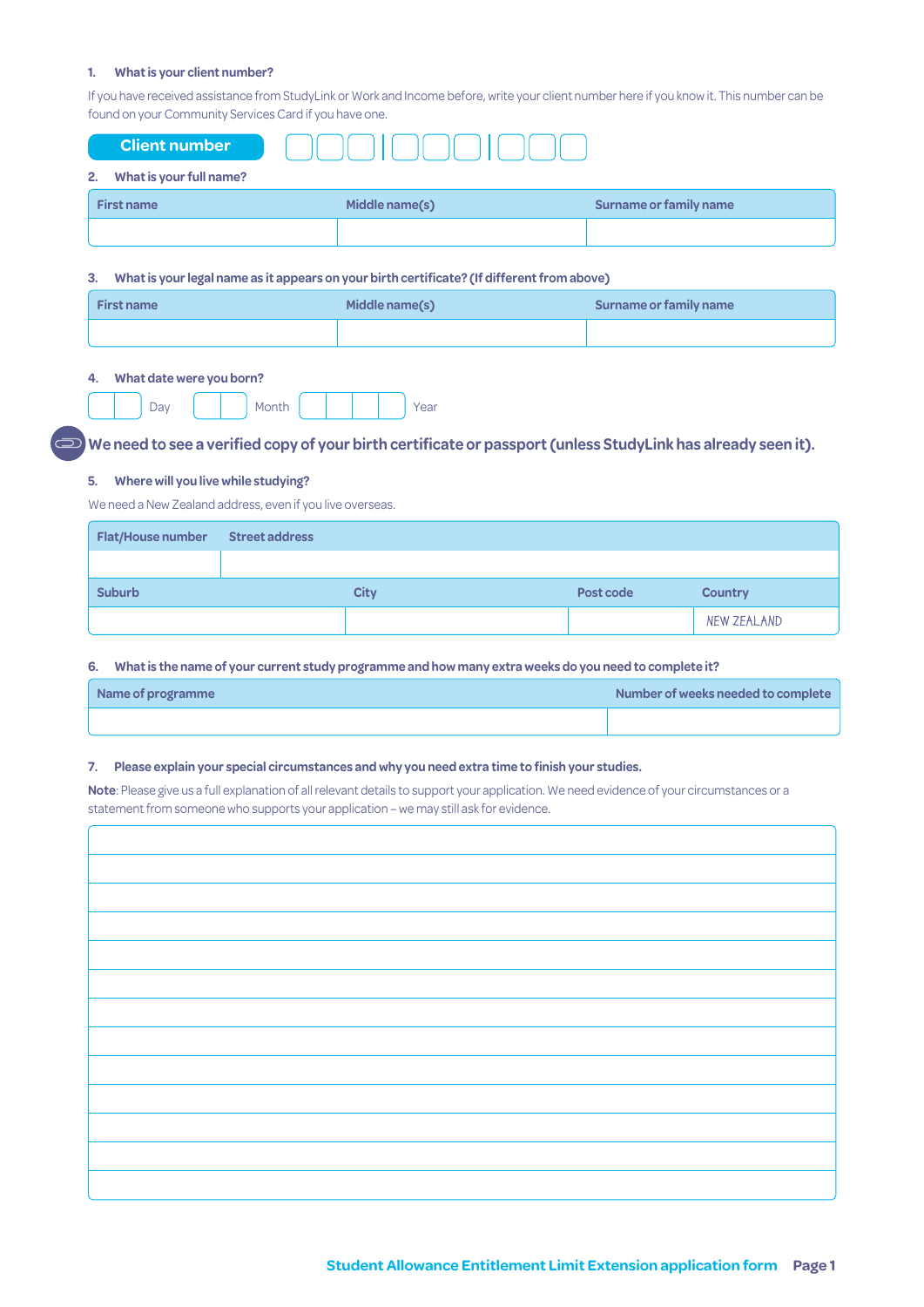# **How we protect your privacy**

## **Collecting your information**

**We collect your personal information, so we can provide income support, NZ Super or Veteran's Pension, Student Allowance, or Loans and connect you with employment, education and housing services. We do this under various Acts, which are all listed on our website at [workandincome.govt.nz/p](http://www.workandincome.govt.nz/about-work-and-income/privacy-notice/index.html)rivacy**

- To help us do this, we collect information about your identity, your relevant history, and your eligibility for our services.
- We get this information directly from you, and we sometimes collect information about you from others, including other government agencies.
- You can choose not to give us your personal information, but we might not be able to help you if you don't.

## **Using your information**

**We use the information you give us to make decisions about the best way to help you.**

- These decisions may be about:
	- whether you're eligible for our services
	- running our operations and ensuring our services are effective
	- the services we'll provide in the future.

## **Sharing your information**

**Sometimes, we need to share your information outside our Ministry to reach our goal of helping New Zealanders to be safe, strong, and independent.**

- To do this, we may share your information with:
	- prospective employers to help you find work
	- contracted service providers that help us to help you
	- health providers if we need your medical information to assess your eligibility
	- other government agencies when we have an agreement with them
	- some other governments if you may be eligible to get or are getting an overseas pension.
- We also share personal information when the law says we have to.

### **Respecting you and your information**

**We make sure we follow the Privacy Act to do what's right when we use your information.**

- We treat you and your information with respect, by acting responsibly and being ethical.
- We make sure any technology we use meets strict security standards so it keeps your information safe.

## **Get in touch if you have a question**

### **You have a right to ask to see your personal information, and to ask for it to be corrected if it's wrong.**

- If you have a question or a complaint, please get in touch.
- You can find full details about what we do with personal information in our privacy notice at: **[workandincome.govt.nz/p](http://www.workandincome.govt.nz/about-work-and-income/privacy-notice/index.html)rivacy**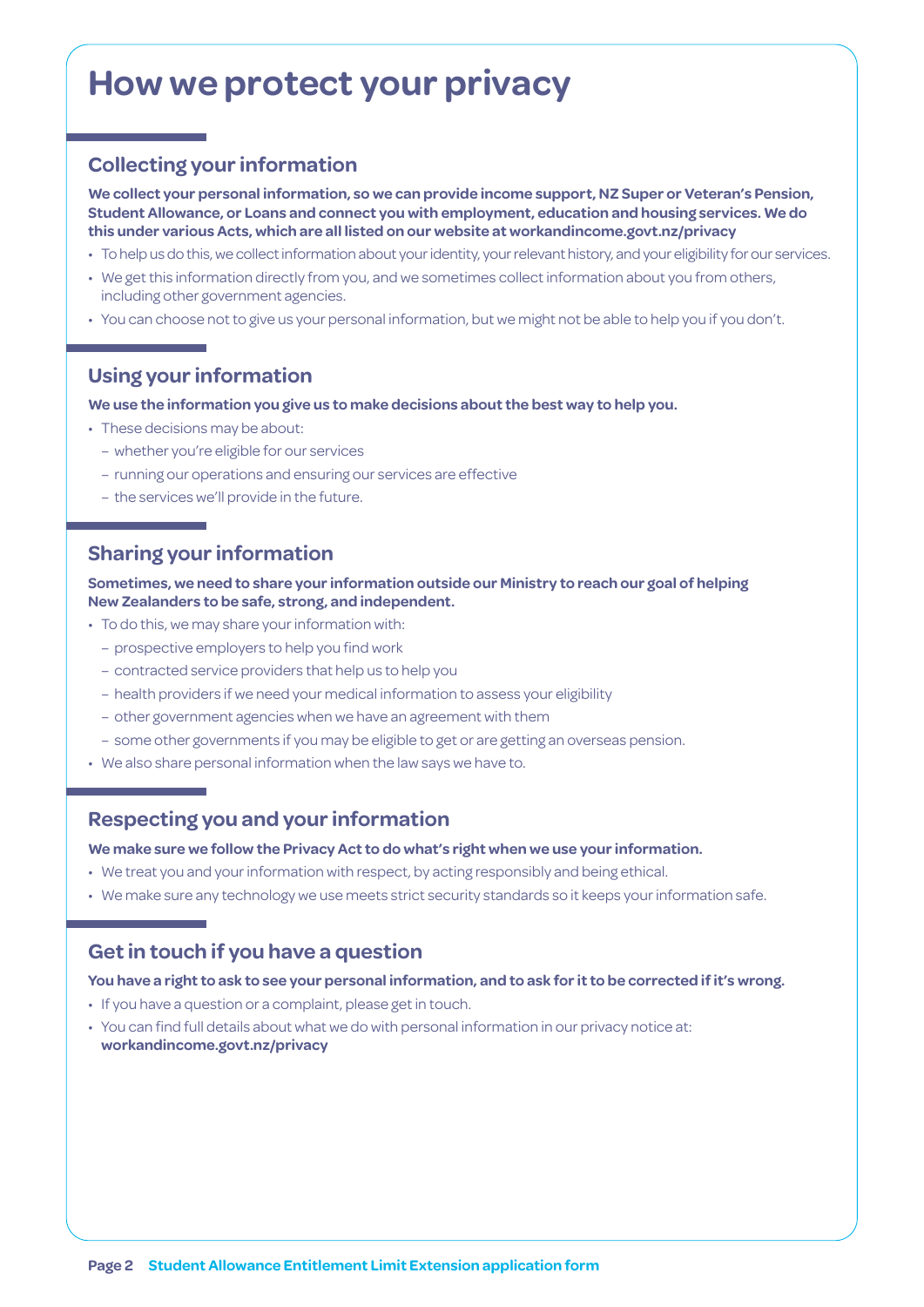# **Students' declaration**

The information I have provided is true and I have not left anything out. I understand that if I make a false statement or don't tell StudyLink of a change in my circumstances that I could lose my Student Allowance. If this happens I understand that I will have to pay back any overpayments plus collection costs, and could be prosecuted.

### **Student's signature**

Day | | | Month | | | | | | Year

# **Supporting statement**

**This section can be completed by an authorised staff member at your secondary school or education provider to provide information to support your application. You could also ask someone of standing in the community (such as a Minister, Doctor or Kāumatua) who is familiar with your circumstances to confirm your situation. If you already have evidence that supports your application you can send this to us instead.**

**Please explain the circumstances that prevented the student from completing their studies within their entitlement limit, give us your details and sign the declaration at the bottom of the page.**

| <u> 1989 - Johann Barn, amerikansk politiker (d. 1989)</u>                                                              |                                                                                                                      |  |
|-------------------------------------------------------------------------------------------------------------------------|----------------------------------------------------------------------------------------------------------------------|--|
| <u>la serie de la contrada de la contrada de la contrada de la contrada de la contrada de la contrada de la con</u> tra |                                                                                                                      |  |
|                                                                                                                         |                                                                                                                      |  |
|                                                                                                                         | <u> 1989 - Jan Samuel Barbara, margaret eta idazlearen 19a - Jan Samuel Barbara, harta harta harta harta harta h</u> |  |
| <u> 1989 - Johann Barn, amerikansk politiker (d. 1989)</u>                                                              |                                                                                                                      |  |
| <u> 1980 - Johann Barn, amerikan bestemanns og forskellige og det forskellige og det forskellige og det forskellig</u>  |                                                                                                                      |  |
|                                                                                                                         |                                                                                                                      |  |
| the contract of the contract of the contract of the contract of the contract of the contract of the contract of         |                                                                                                                      |  |

**Please give us your details**

| <b>First name</b>          | Middle name(s)                    | Surname or family name                       |
|----------------------------|-----------------------------------|----------------------------------------------|
|                            |                                   |                                              |
| <b>Position/Occupation</b> | Relation to student (e.g. doctor) | <b>Education provider/Organisation stamp</b> |
|                            |                                   |                                              |
| Daytime phone number       |                                   |                                              |
|                            |                                   |                                              |

# **Declaration**

The information I have provided is true and I have not left anything out.

### **Signature**

Day | | | Month | | | | | | Year